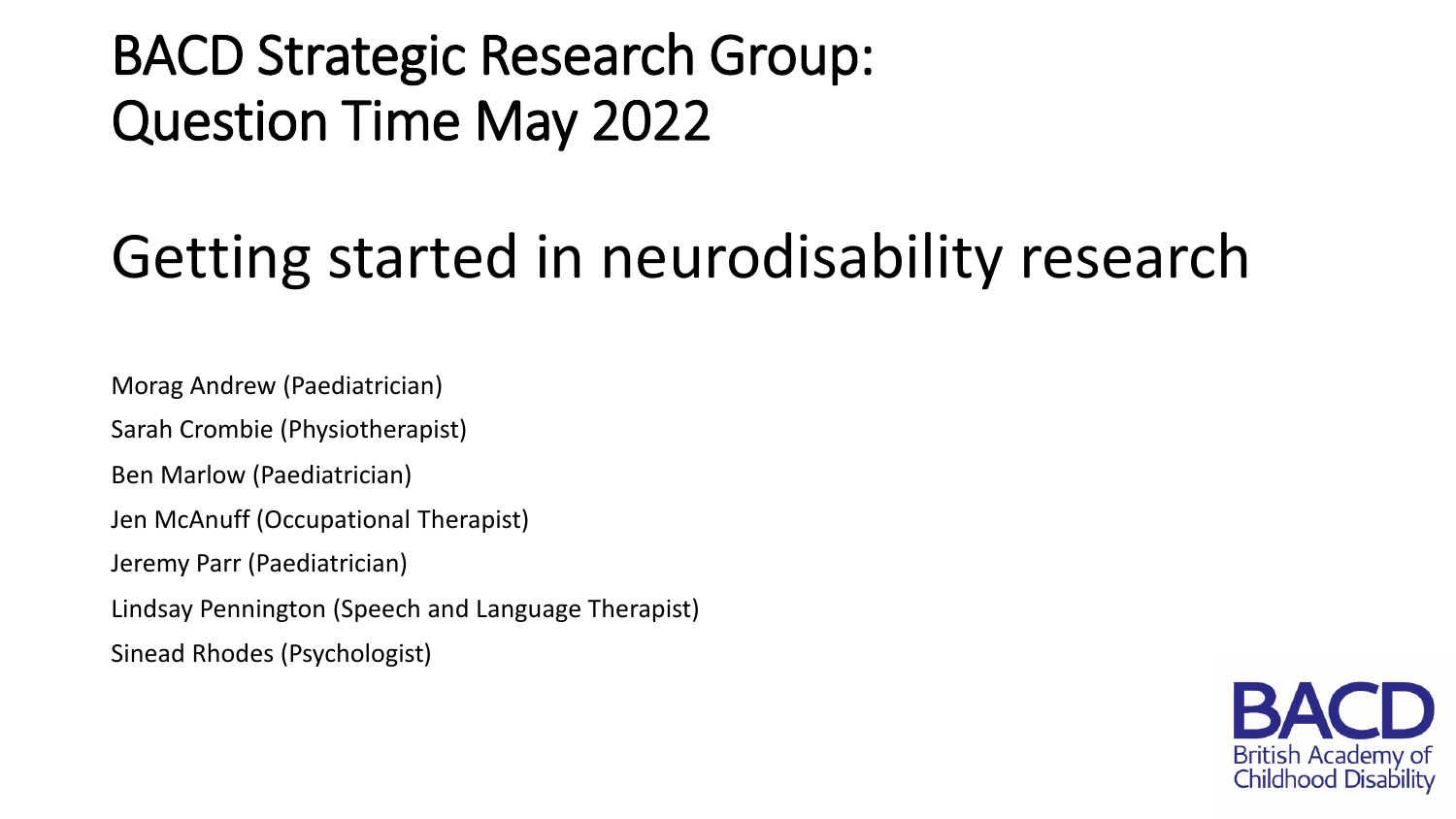# **Overview**

Introduction

- Research priorities how to know what research to focus on? And how to get appropriate Patient and Public Involvement (PPI) (Sinead, Lindsay)
- How to become involved in research as an NHS clinician? (Morag)
- Getting and protecting the time to undertake research (Ben)
- What Fellowships and funding are available to apply for? (Jen)
- Research methods specific 'how to' questions about research (Jeremy, using Menti)

Question and answer session (20 mins) – please use Menti!

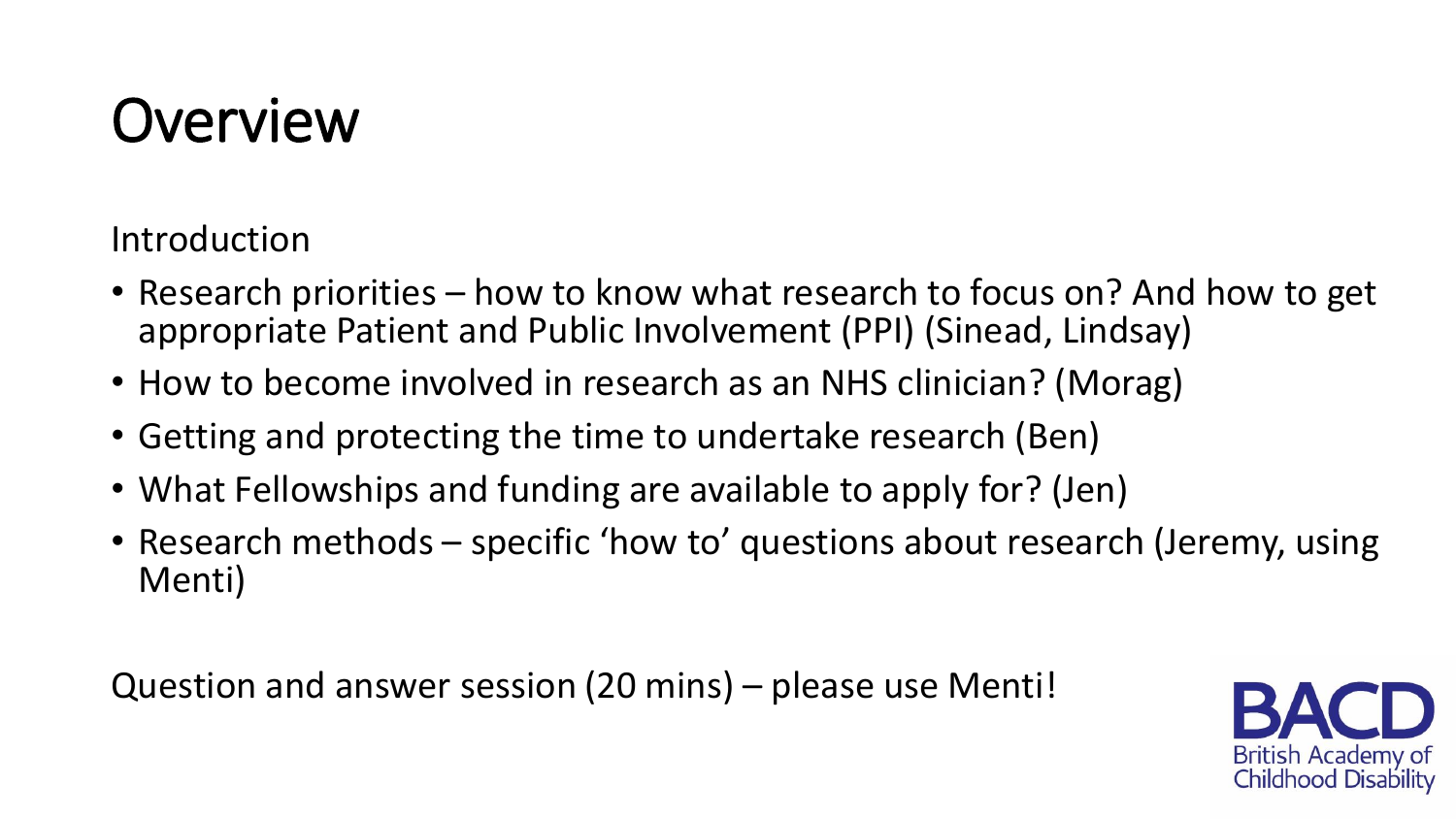# Role of the BACD SRG

- Identify and encourage high quality UK childhood disability clinical research
- Encourage and assist identification of research priorities
- Facilitate and support development of major research applications
- Encourage and help interested clinicians, to participate in NHS research, and potentially pursue an academic career path

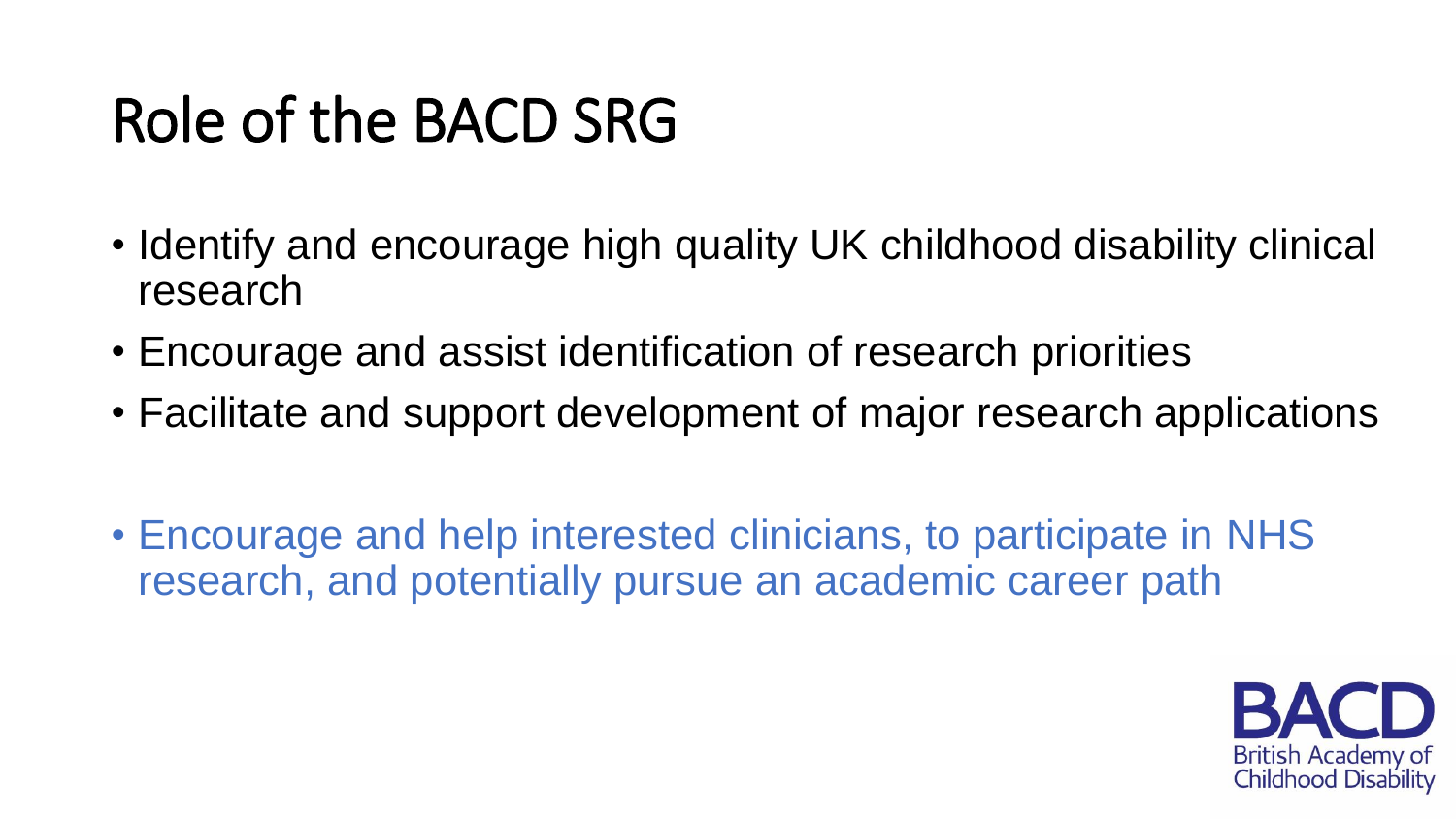## SRG activity to support research capacity

BACD-Castang Fellowships; 2 cohorts: 1. those with a research qualification; 2. NHS clinicians with research experience. Substantial impact – new funding, Fellowships, posts

Informal advice to many in training or NHS posts; linking people to research groups, facilitating collaborations

Question time sessions

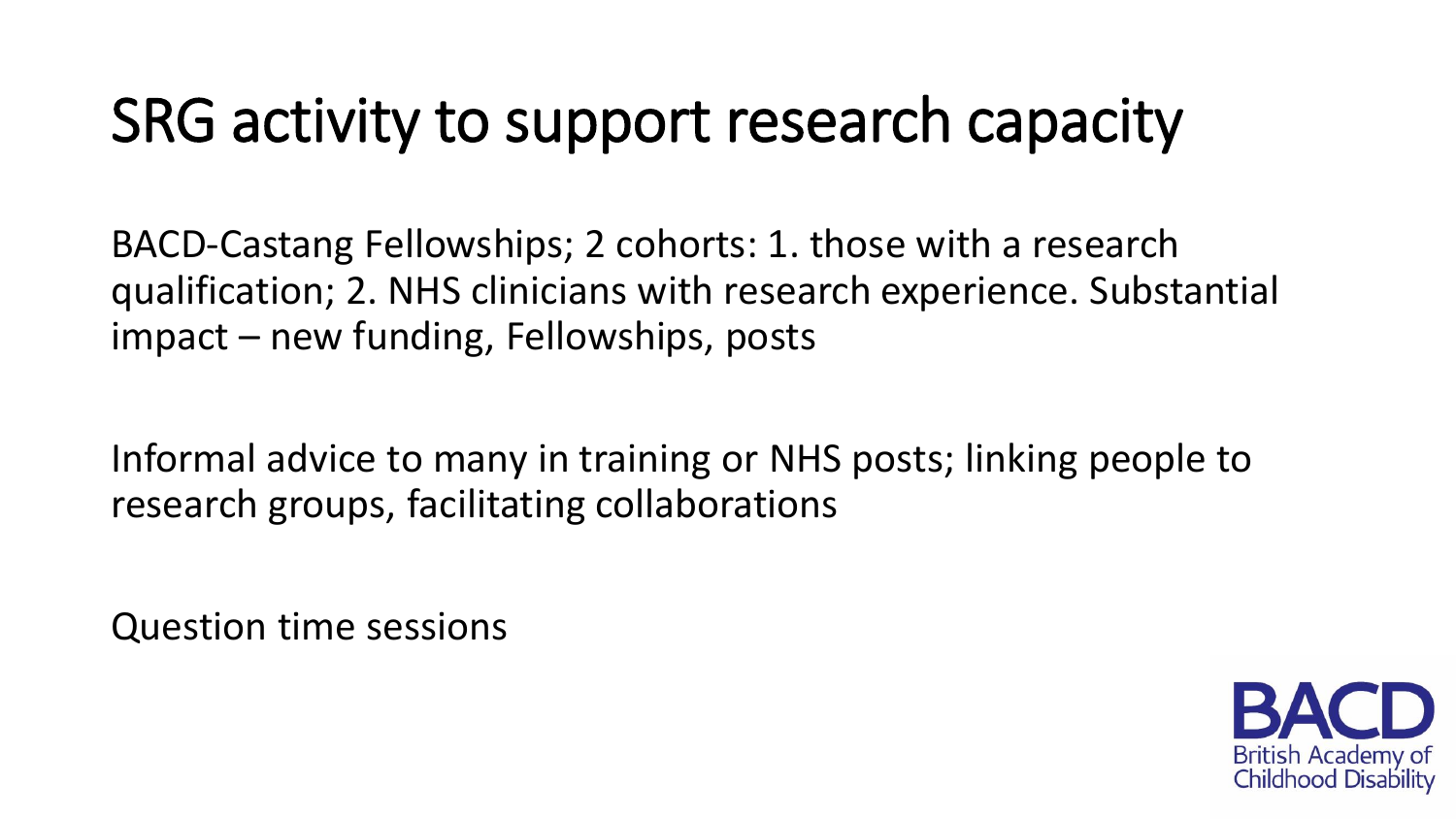## Research priorities

- Priority setting partnerships James Lind Alliance
- NICE guidelines research recommendations
- White papers: NHS Long Term Plan

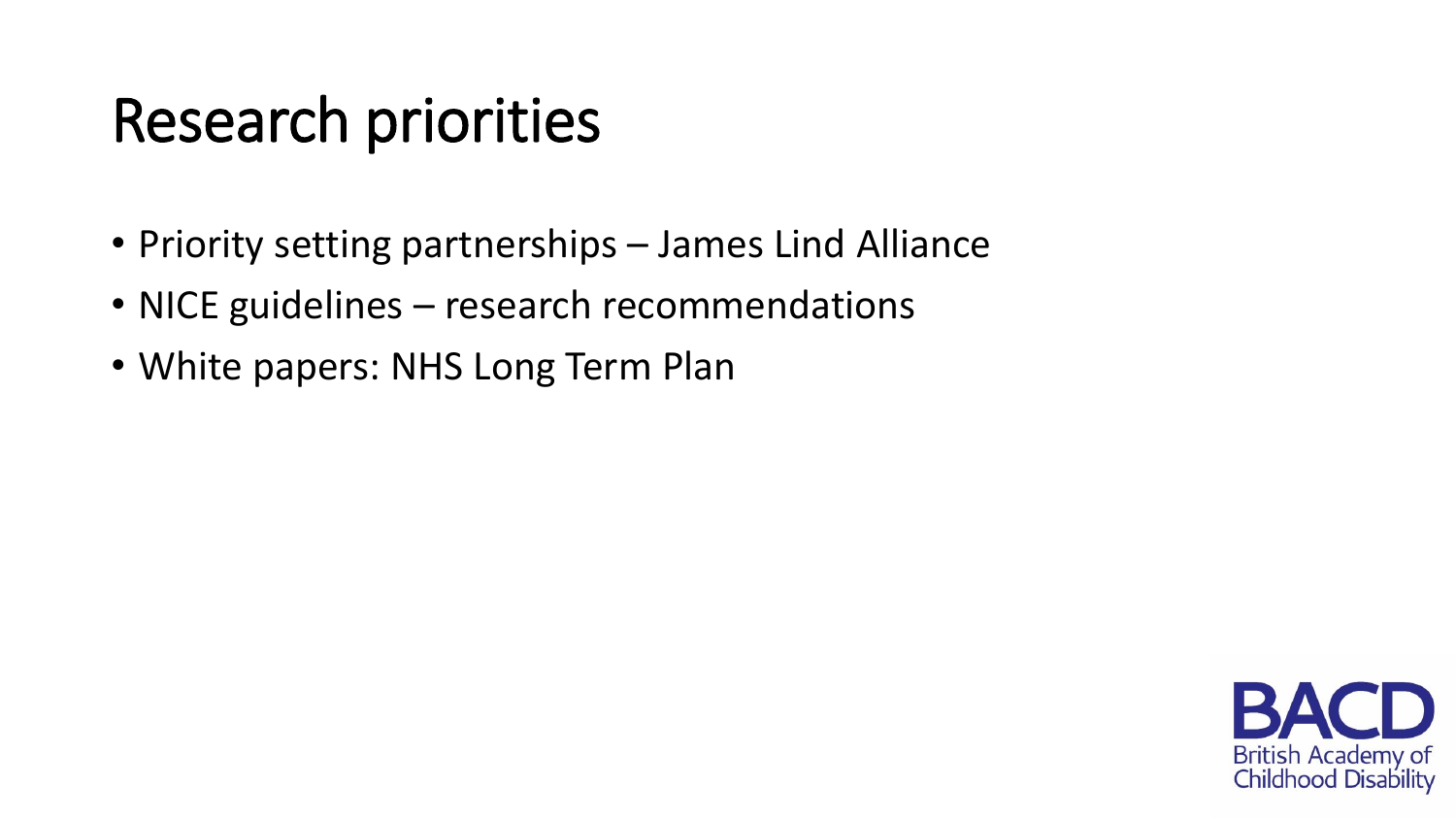# James Lind Alliance Priority Setting Partnerships

- Patients, carers and clinicians setting research priorities together, with equal voice
- With the aim of making sure that researchers and funders know what matters most to patients, carers and the clinicians (and/or practitioners) who work with them
- Ensuring value from limited research resources by asking those who use and are affected by health research to decide the priorities
- Now 100 published 'Top 10s' and the JLA process is recognised nationally and internationally as the Gold Standard in priority setting

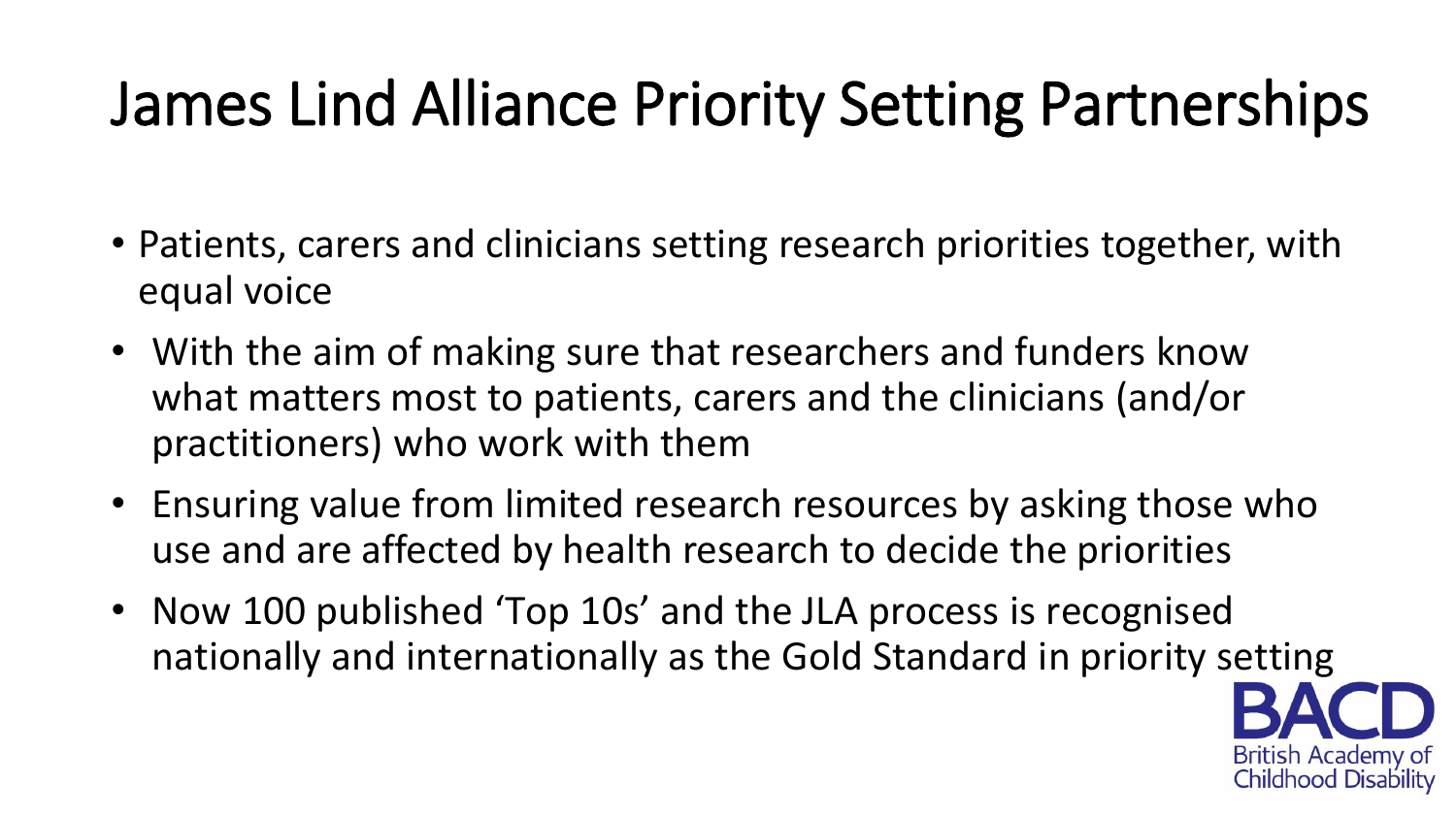### Recent and current JLA PSPs

- Neuro-Developmental Disorders
- Autism
- Children's Neurological Conditions
- Pre-term Birth
- Digital Technology for Mental Health
- Occupational Therapy
- Childhood Neurodisability
- Mental Health in Children & Young People
- Epilepsy
- Learning Difficulties (Scotland)
- Palliative and end of life care

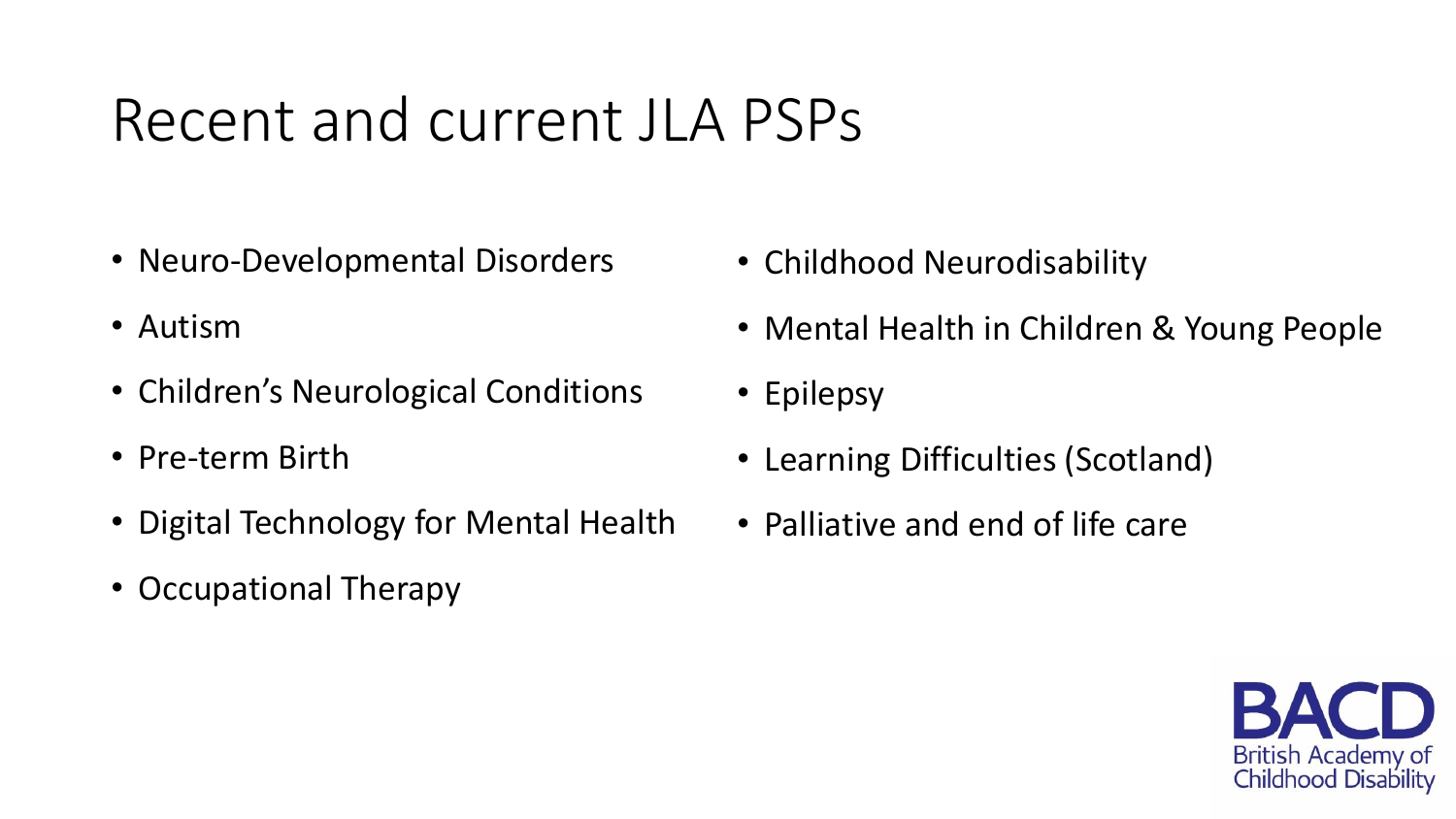## How far to go?

Top 10 question is a good start





Research 'to', 'for' or 'with' participants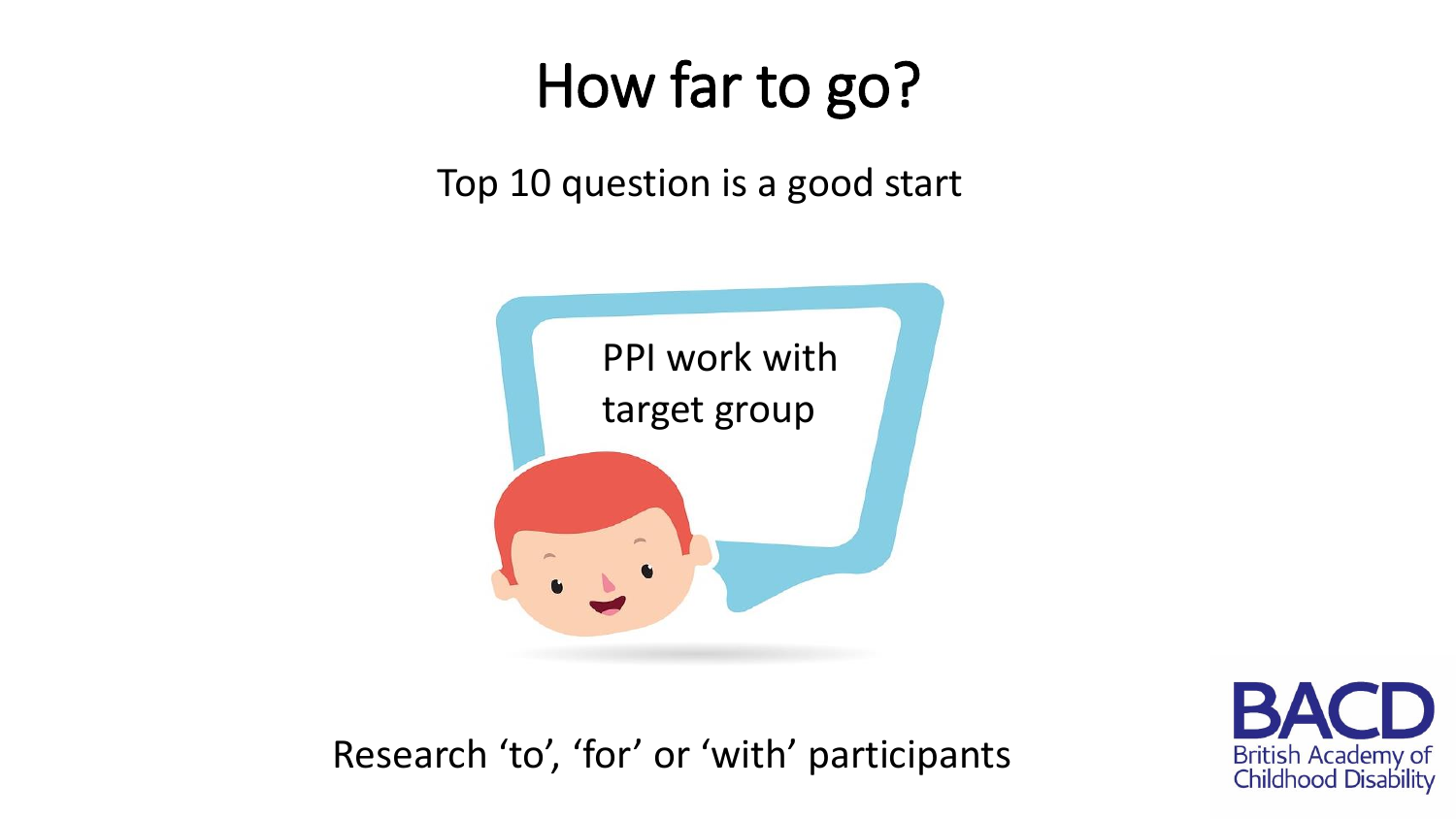#### PPI – Patient and Public Involvement





Visual production credit: Photograph by ALotOfPeople via Getty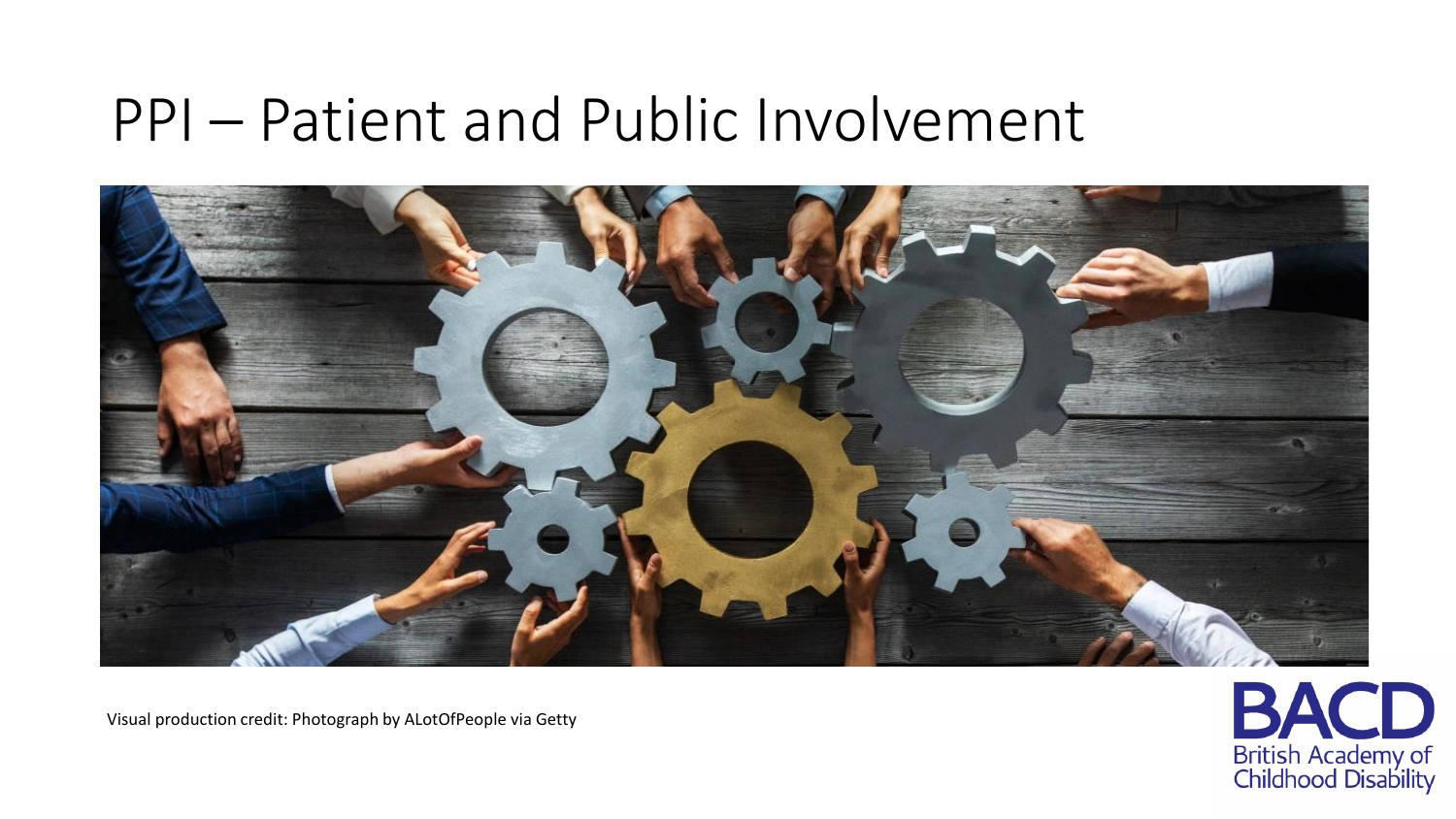

- INVOLVE [https://www.involve.org.uk/](https://www.nihr.ac.uk/documents/ppi-patient-and-public-involvement-resources-for-applicants-to-nihr-research-programmes/23437)
- NIHR [https://www.nihr.ac.uk/documents/ppi-patient-and-public](https://www.nihr.ac.uk/documents/ppi-patient-and-public-involvement-resources-for-applicants-to-nihr-research-programmes/23437)involvement-resources-for-applicants-to-nihr-researchprogrammes/23437
- Paper by Sandra Moll in BMJ Open 2020 <https://bmjopen.bmj.com/content/10/11/e038339>

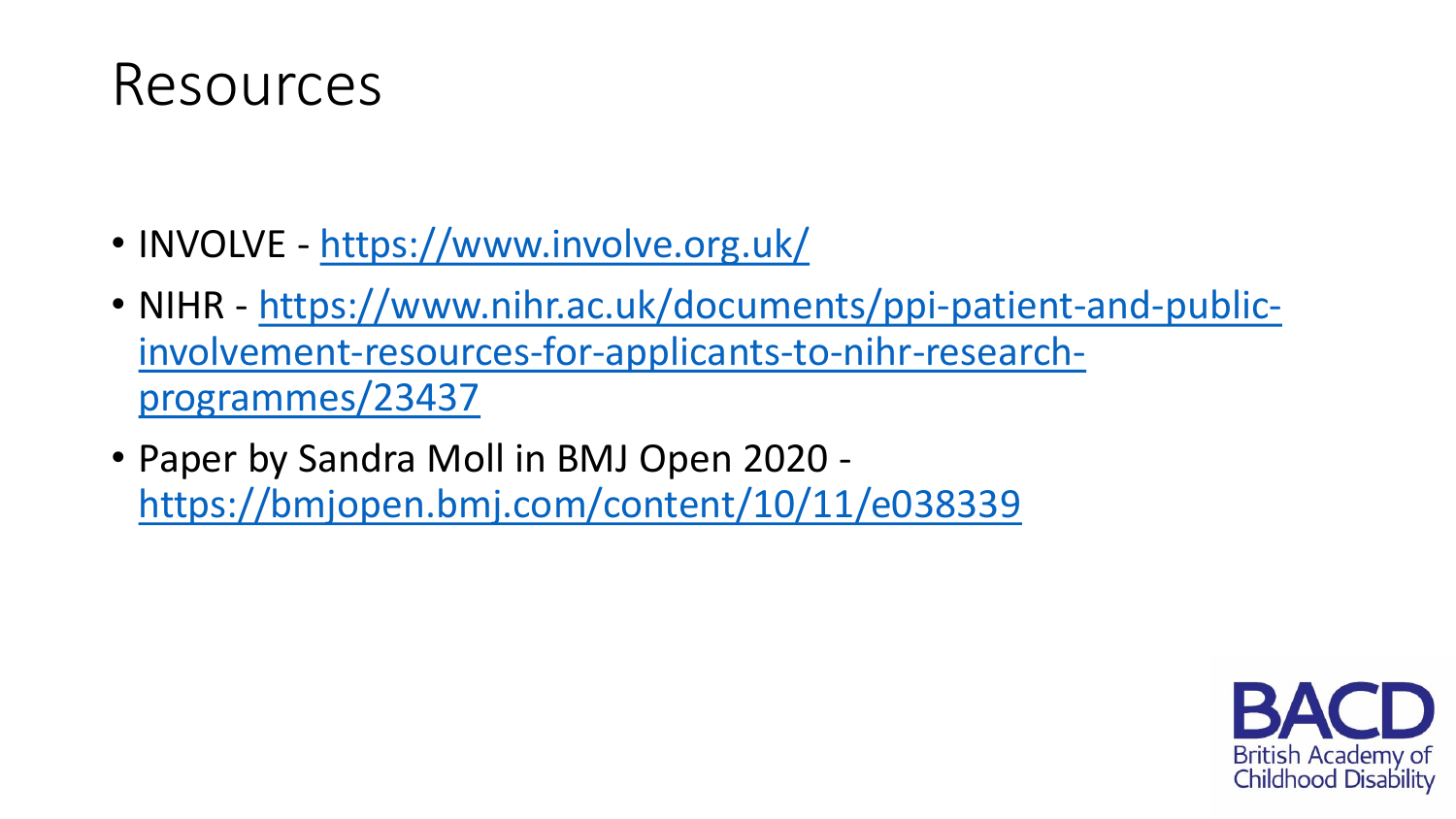# How to become involved in research as an NHS clinician – first steps

- Good Clinical Practice (GCP)
- Be part of a team
- Network
	- Local
		- Team building
		- Collaboration opportunities
	- External
		- Research groups, special interest groups, specialty societies roles
		- Link with your professional body and Royal College e.g. RCSLT/RCPCH/RCOT
		- Universities co-supervise undergraduate student projects
- Mentorship

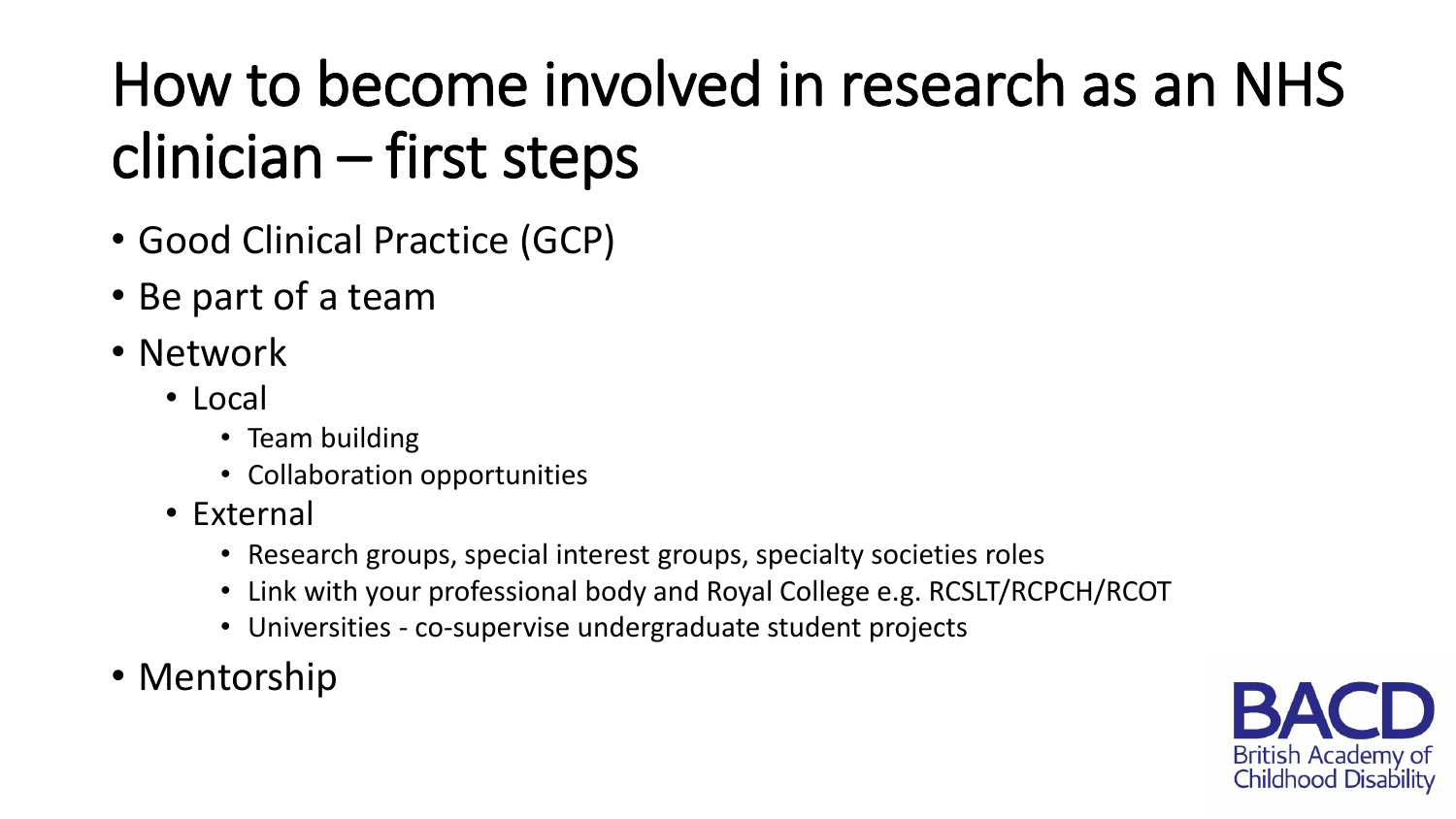# How to become involved in research as an NHS clinician – putting it into practice

- Audit and Quality Improvement Projects
- Engage with management
	- Annual Personal development review or Appraisal
- Recruit to studies your Trust is participating in
- NIHR Associate Principal Investigator scheme
- NIHR Greenshoots scheme
- Principal Investigator
	- Start with less complex studies

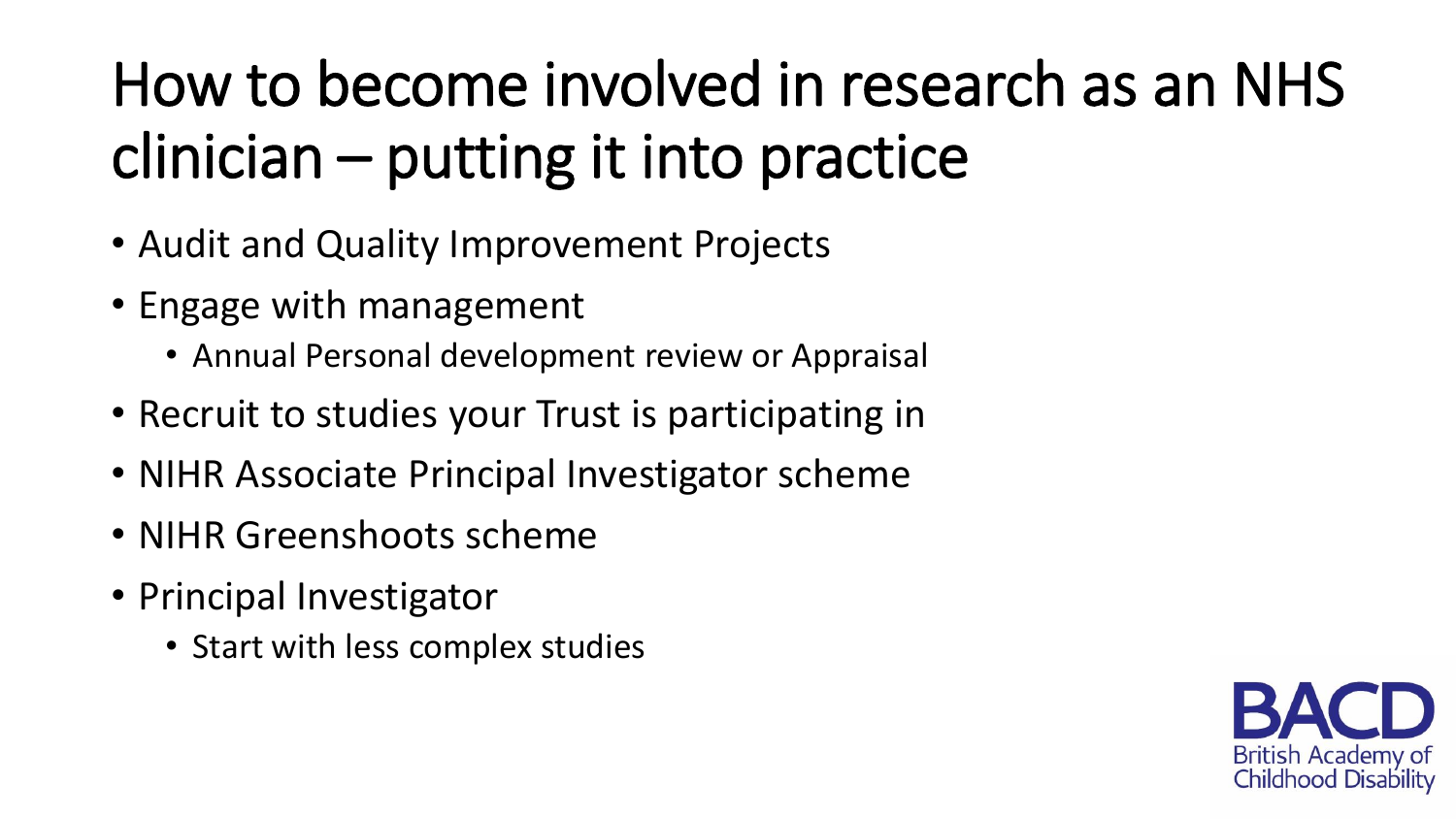# How to become involved in research as an NHS clinician – developing your own ideas

- Be realistic
- Engage with your NIHR RDS service early
	- research design, writing funding applications and public involvement
	- NIHR research programmes, open, national, peer-reviewed funding competitions including research charities
	- quantitative, qualitative and mixed-methods research designs, and more novel approaches.
- Consider a fellowship e.g. NIHR pre-doctoral fellowship??

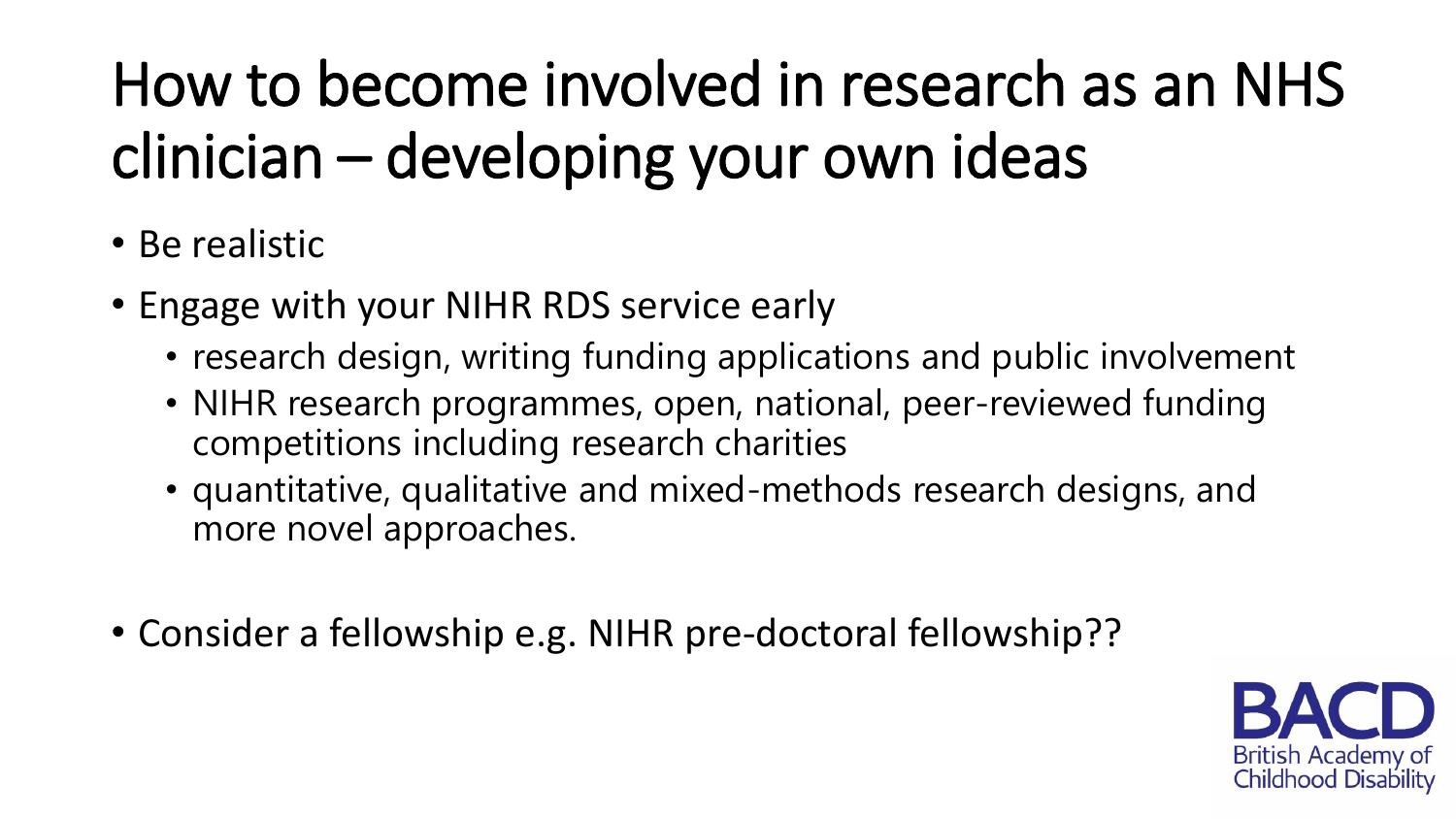## Case study – Sarah, Clinical Specialist and Lead Physiotherapist

- Trust MDT research meetings
- Data collection for local studies
- Diploma in Research Methodology
- Masters in Rehabilitation and Research
- PhD
	- Reduced clinical hours, part-time over 6 years
	- University bursary scholarship, Chartered Society of Physiotherapy, charity funding.
- Principal investigator:
	- Postural training trial
- Independent research:
	- Co-investigator on NIHR HTA Standing Frames
	- Co-applicant in European study on lower limb robotic technology.
	- Chief investigator night-time positioning for children with neurodisability study

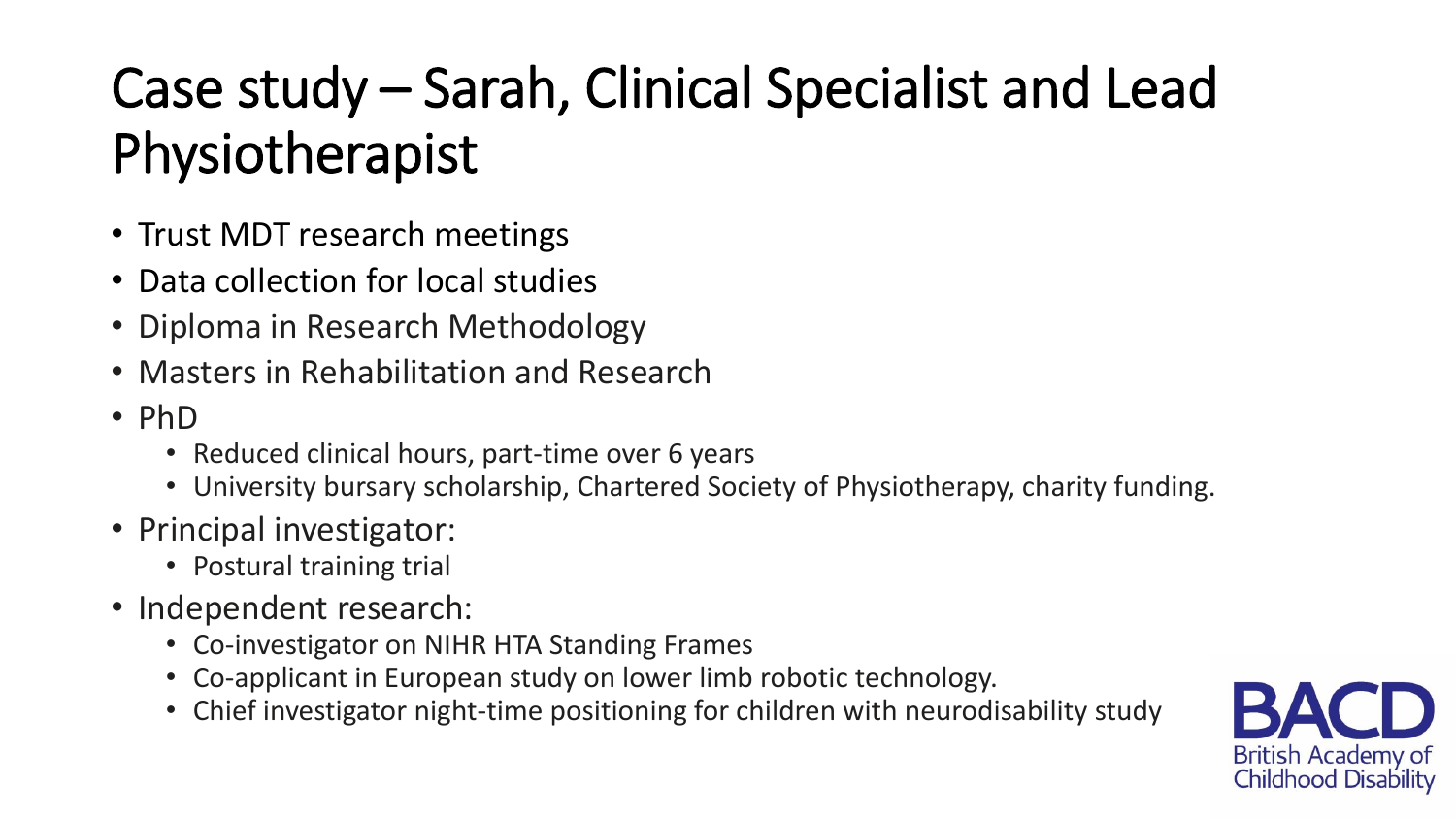# Case study – Ben, Paediatric Consultant

- Basic science degree
	- Lab-based research exposure
- NIHR Greenshoots Award
	- Dedicated research time in Job Plan
- Set up research centre in neurodevelopmental disorders
	- Backing of Trust
	- Collaboration with local University teams
	- Joint research and clinical roles secured
	- Funding for 2 Band 8 clinical academic AHPs (3years towards MPhil)
- Principal Investigator on two autism trials
- Chief Investigator for ASD microbiome study
- Chief Investigator for neurodevelopmental registry study

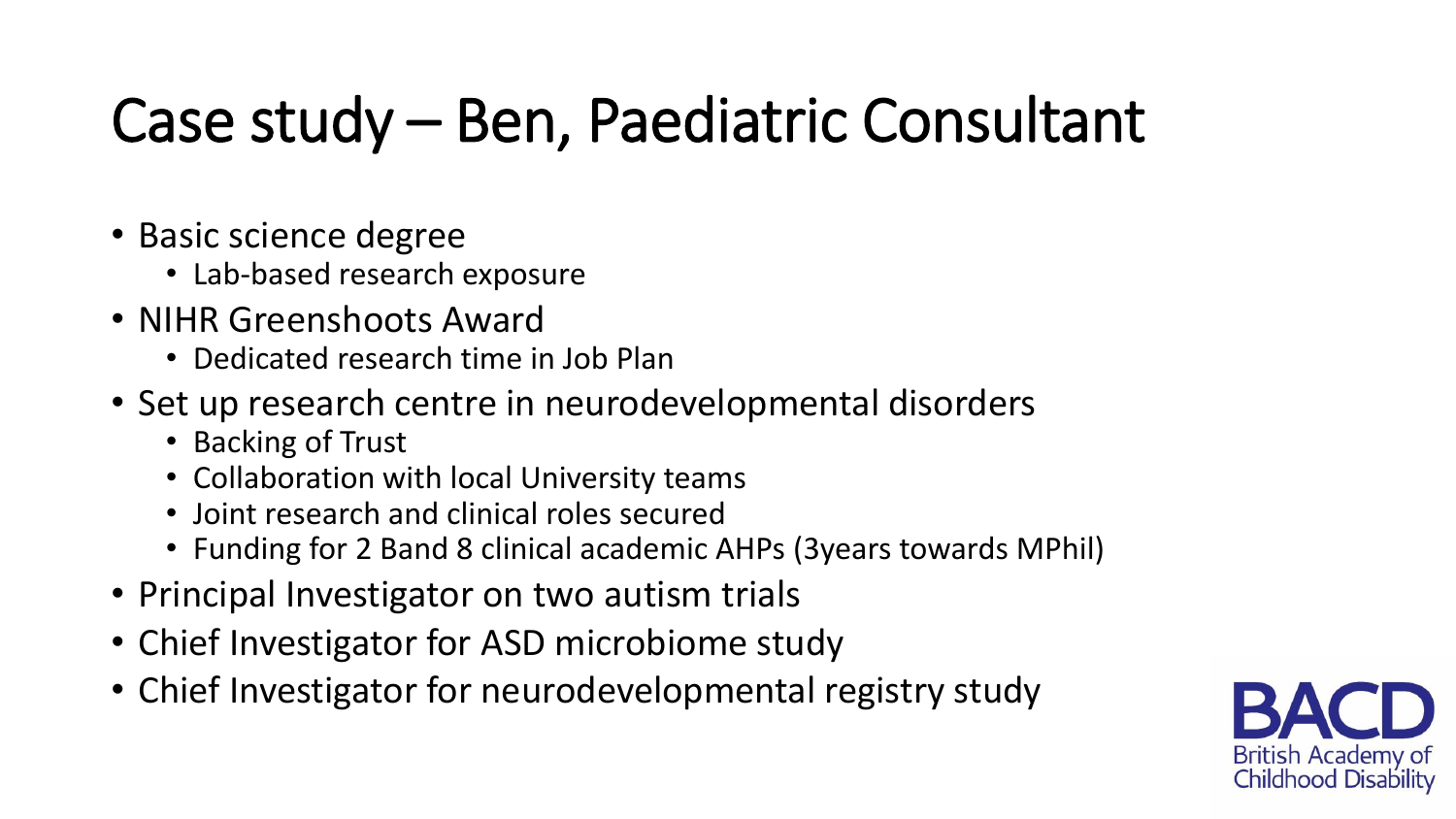# Useful links

- [Good Clinical Practice \(GCP\) | NIHR](https://www.nihr.ac.uk/health-and-care-professionals/learning-and-support/good-clinical-practice.htm)
- [Greenshoots Scheme \(nihr.ac.uk\)](https://local.nihr.ac.uk/documents/greenshoots-scheme/28594)
- [Associate Principal Investigator \(PI\) Scheme | NIHR](https://www.nihr.ac.uk/health-and-care-professionals/career-development/associate-principal-investigator-scheme.htm)
- [Collaborating in applied health research | NIHR](https://www.nihr.ac.uk/explore-nihr/support/collaborating-in-applied-health-research.htm)
- [Research Design Service | NIHR](https://www.nihr.ac.uk/explore-nihr/support/research-design-service.htm)
- [NIHR Fellowship Programme | NIHR](https://www.nihr.ac.uk/explore-nihr/academy-programmes/fellowship-programme.htm)
- Allied Health Professions' Research and Innovation Strategy for England | Health Education England (hee.nhs.uk)
- [About CAHPR | Council for Allied Health Professions Research \(csp.org.uk\)](https://cahpr.csp.org.uk/about-cahpr)
- [B0880-cno-for-englands-strategic-plan-fo-research.pdf](https://www.england.nhs.uk/wp-content/uploads/2021/11/B0880-cno-for-englands-strategic-plan-fo-research.pdf)

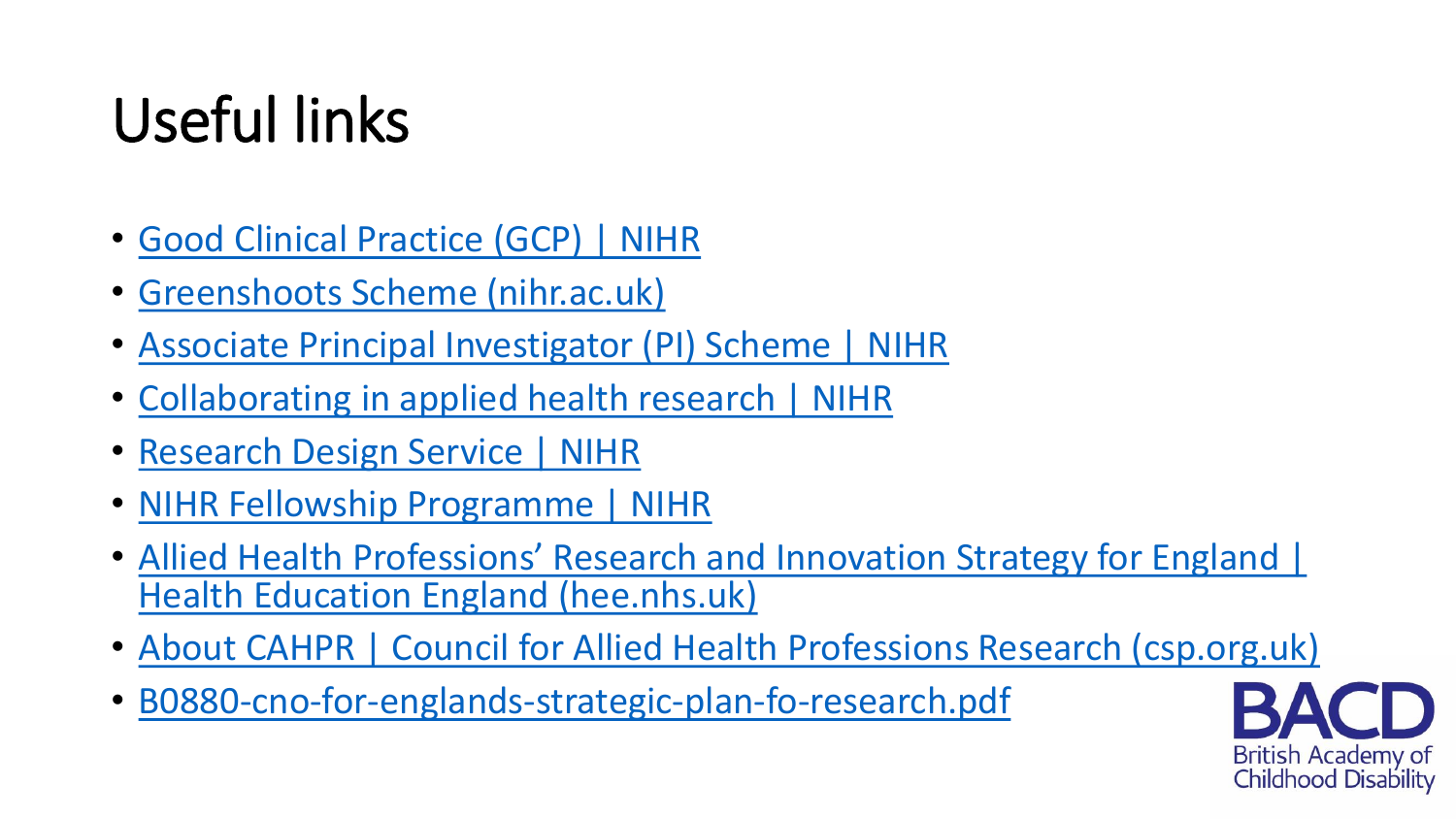# What Fellowships & funding are available?

- [Free NIHR training](https://www.nihr.ac.uk/health-and-care-professionals/learning-and-support/) and professional body events (e.g. [RCSLT](https://www.rcslt.org/events/research-champions-workshop/#section-0))
- CPD funding / study leave within your department
- [Research Capability Funding](https://www.nihr.ac.uk/researchers/collaborations-services-and-support-for-your-research/research-capability-funding.htm)
- University seed funding / pump priming
- Professional bodies (e.g. [CSP\)](https://www.csp.org.uk/professional-clinical/research-evaluation/research-funding) and (e.g. [APCP,](https://apcp.csp.org.uk/content/research-funding-1) [CAHPR](https://cahpr.csp.org.uk/content/funding-sources))
- Charities linked to your profession e.g. [Elizabeth Casson Trust](https://elizabethcasson.org.uk/support-development/funding/)
- [HEE/NIHR Integrated Clinical and Practitioner Academic Programme](https://www.nihr.ac.uk/explore-nihr/academy-programmes/hee-nihr-integrated-clinical-and-practitioner-academic-programme.htm)
	- Internship, pre-doctoral, doctoral, post-doctoral
- Explore...but be strategic (**outputs** for your  $CV$  + **relationships**  $\boxtimes$ )
- Different set of skills involved
- For you, your colleague, your department…
- Think about now, 1 year, 3 years, 5 years...

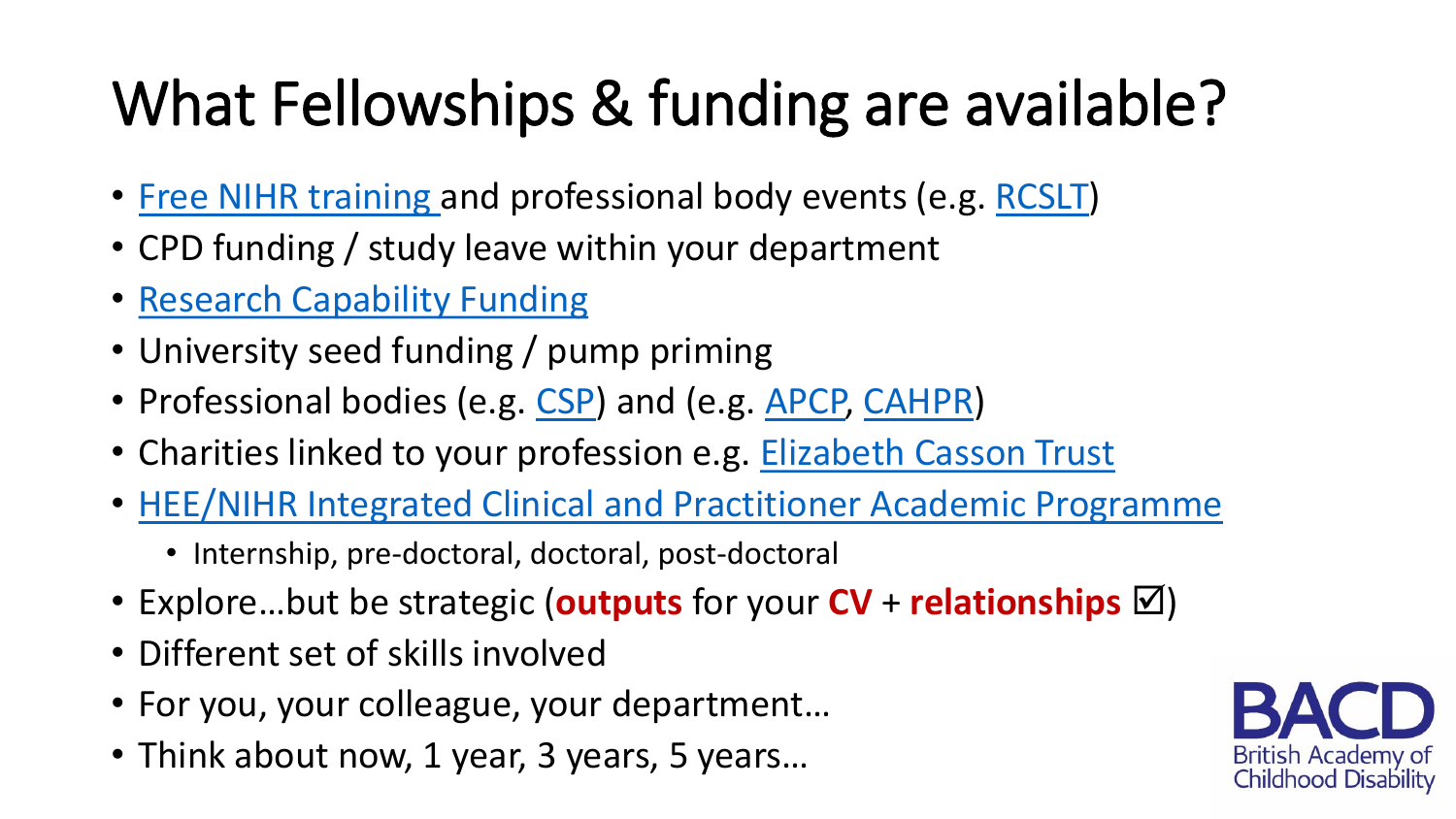•Formal funding applications

#### •**The Associate PI Scheme**

- The scheme is open to any healthcare professional :
- The healthcare professional works alongside the Local PI for six months on the study as an Associate PI trainee.
- The Local PI acts as a mentor to the Associate PI trainee, helping them to understand what it means to be a Local PI on an NIHR portfolio study.



British Academy of Childhood Disability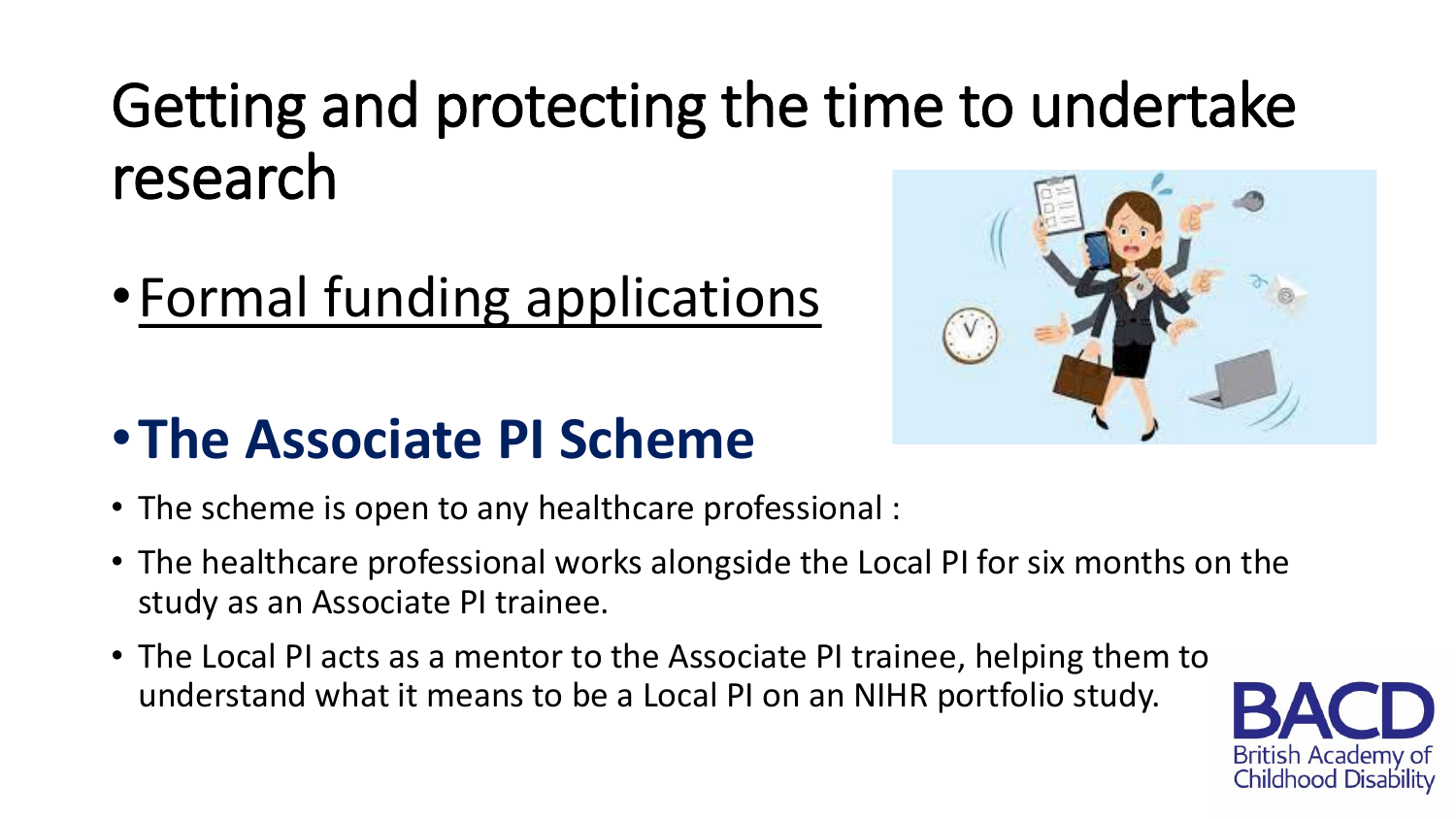- The scheme is open to all research active professionals to develop CRN Eastern pool of Co-PIs, PIs and CIs
- Applications will be assessed according to their contribution to High Level Objectives (HLOs) and strategic impact
- For medically qualified applicants, the maximum award will be 1 PA. For other applicants, funding up to a maximum of 0.2 WTE will be available.
- **Local department / Other teams within hospital**
- **Ring fence time**
- **Use it to build / establish connections**



Greenshoots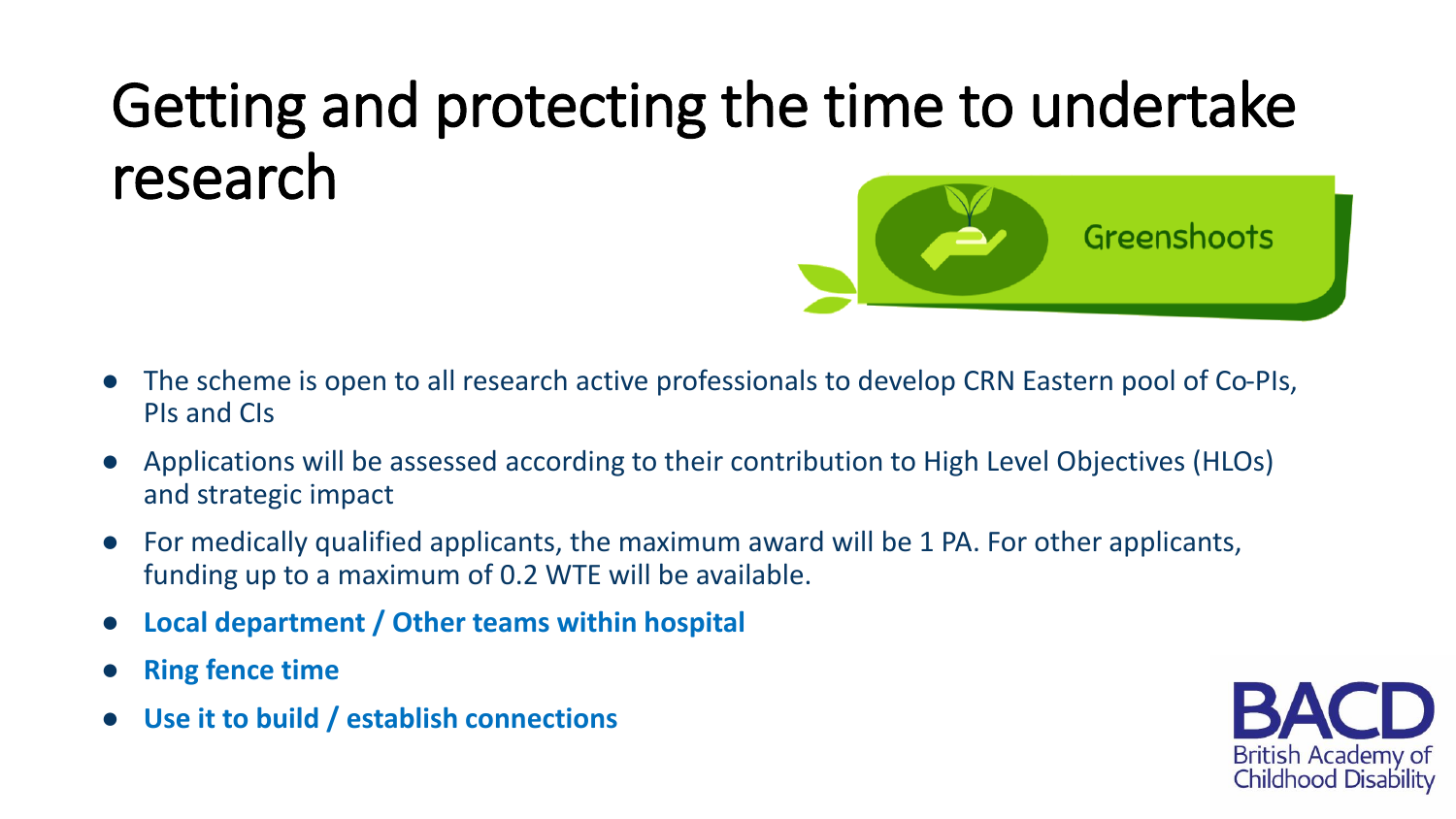### •**Research capability funding (RCF)**

• NIHR research capability funding (RCF) is allocated to NHS organisations that undertake NIHR research, to help them maintain research capacity and capability.

#### • **The aims of RCF funding are to:**

- help research-active NHS organisations to act flexibly and strategically to maintain research capacity and capability
- support the appointment, development and retention of key staff undertaking or supporting people and patient-based based research
- contribute towards the costs of hosting NIHR-funded or 'adopted' research

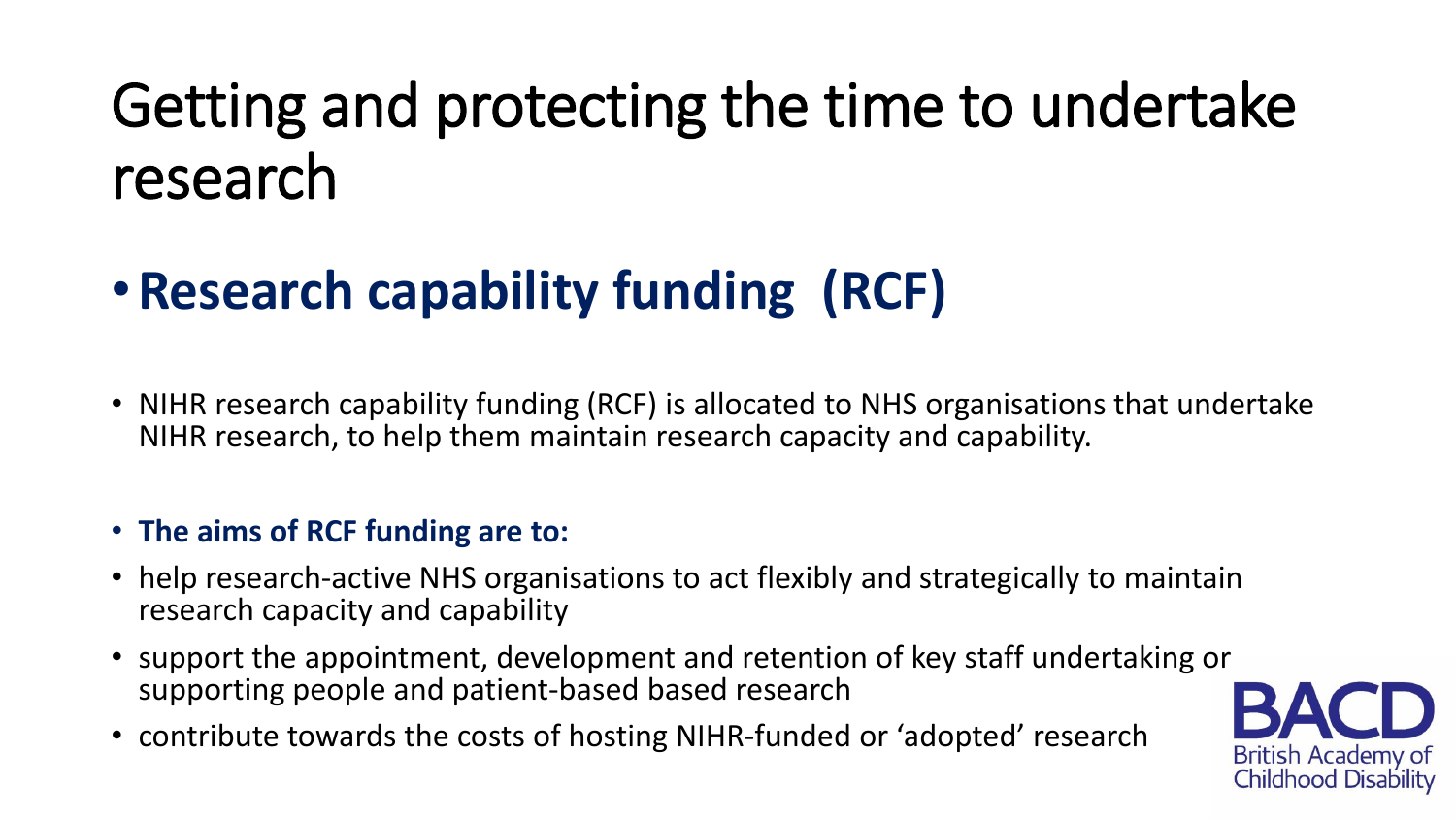•Other approaches



- Get local Trust interest in your area of research
- Engage colleagues, present at 'Grand Round', Journal Club
- Better use of SPA activity and 'ringfencing' time so it doesn't get taken by clinical duties
- Persistence **know reality that extra hours need to be put in**